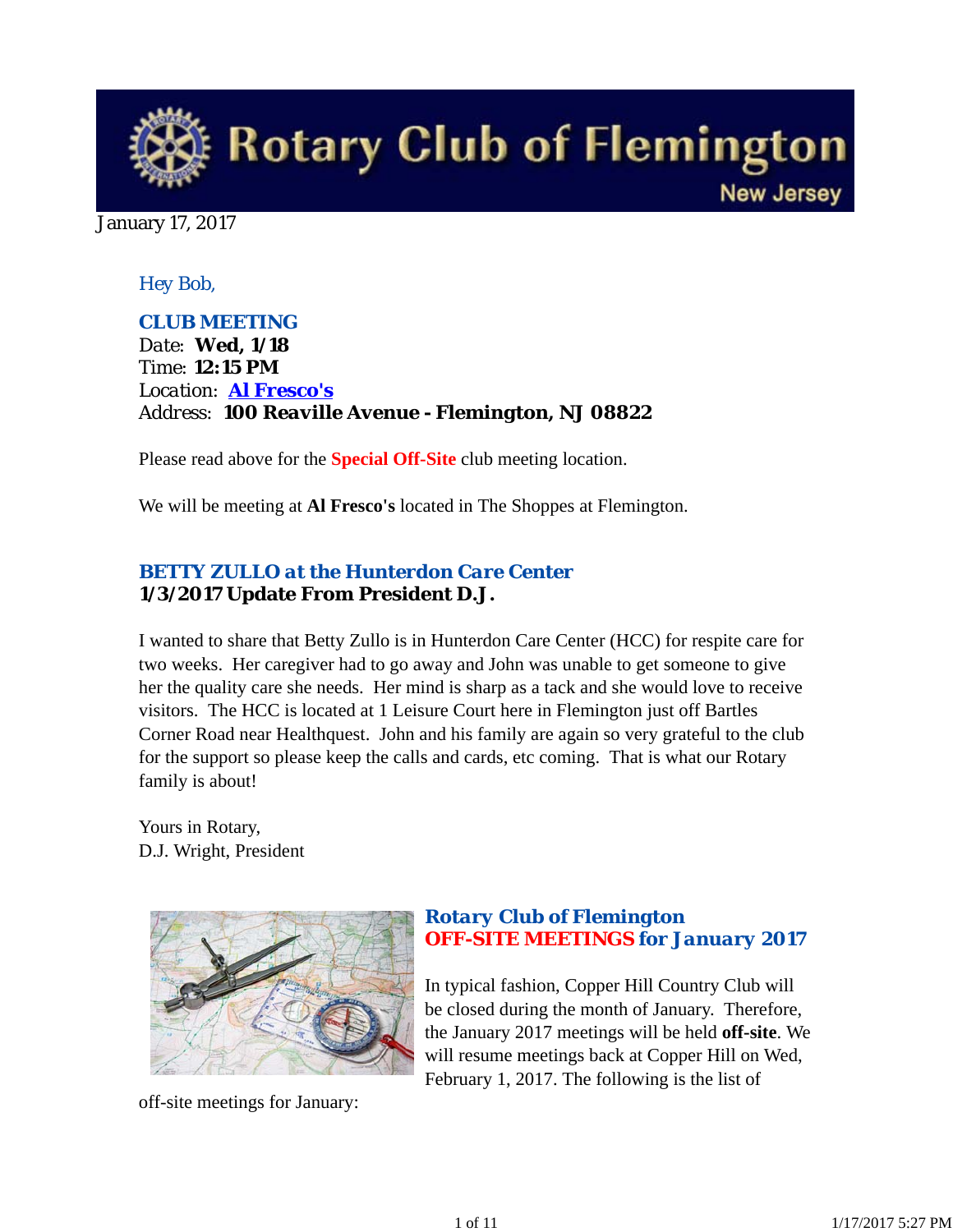Wed, 1/04: **OFFSITE** Meeting at **Dockside Market & Grill** Wed, 1/11: **OFFSITE** Meeting at the **Hunterdon Medical Center** Wed, 1/18: **OFFSITE** Meeting at **Al Fresco's** Wed, 1/25: **OFFSITE** Meeting at the **Hunterdon County Polytech Career Cafe**



## *10th Annual HUNTERDON COUNTY ROTARY SOUP COOK-OFF* **Monday, February 27, 2017 5:00 to 7:00pm** H.C.R.H.S. Commons 29 Junction Road - Flemington, NJ

Hundreds of soup lovers countywide will attend the event at Hunterdon Regional High School Commons on Monday, February 27, 2017.

An **admission fee and a food donation to the Food Pantry** entitles you to enjoy sample-size cups of any and all entered soups, plus the opportunity to vote for your favorite. At the end of the evening, two trophies will be awarded, one for PEOPLE'S CHOICE and one for JUDGE'S CHOICE and each champion will have the honor of displaying the coveted SOUPER BOWL TROPHIES in their restaurant for the year. An additional award will be presented for the BEST VISUAL PRESENTATION so be creative in your table presentation. **Click Here** to visit the website for more information.

### **Admission Cost**:

- *Ages 9 & Up*: **\$15 per person** + a **can of food** to donate to the local food pantries.
- *Ages 5 to 8*: **\$5 per person** + a **can of food**.
- *Ages 4 & Younger*: **Free**.

**CLICK HERE** to download a copy of the **Restaurant Registration Form**.

### **RESTAURANT ENTRY DEADLINE IS Early February 2017**

A limit of 20 participating restaurants will be accepted on a first-come, first-served basis. One soup entry per restaurant.

## **YOUR PARTICIPATION HELPS FIGHT HUNGER IN HUNTERDON!!!**

All net event proceeds will be donated to the Food Pantries of Hunterdon County. The following are the Food Banks supported:

- **Delaware Valley Interfaith Council**
- **Fisherman's Mark**
- **Flemington Area Food Pantry**
- **North Hunterdon Food Pantry**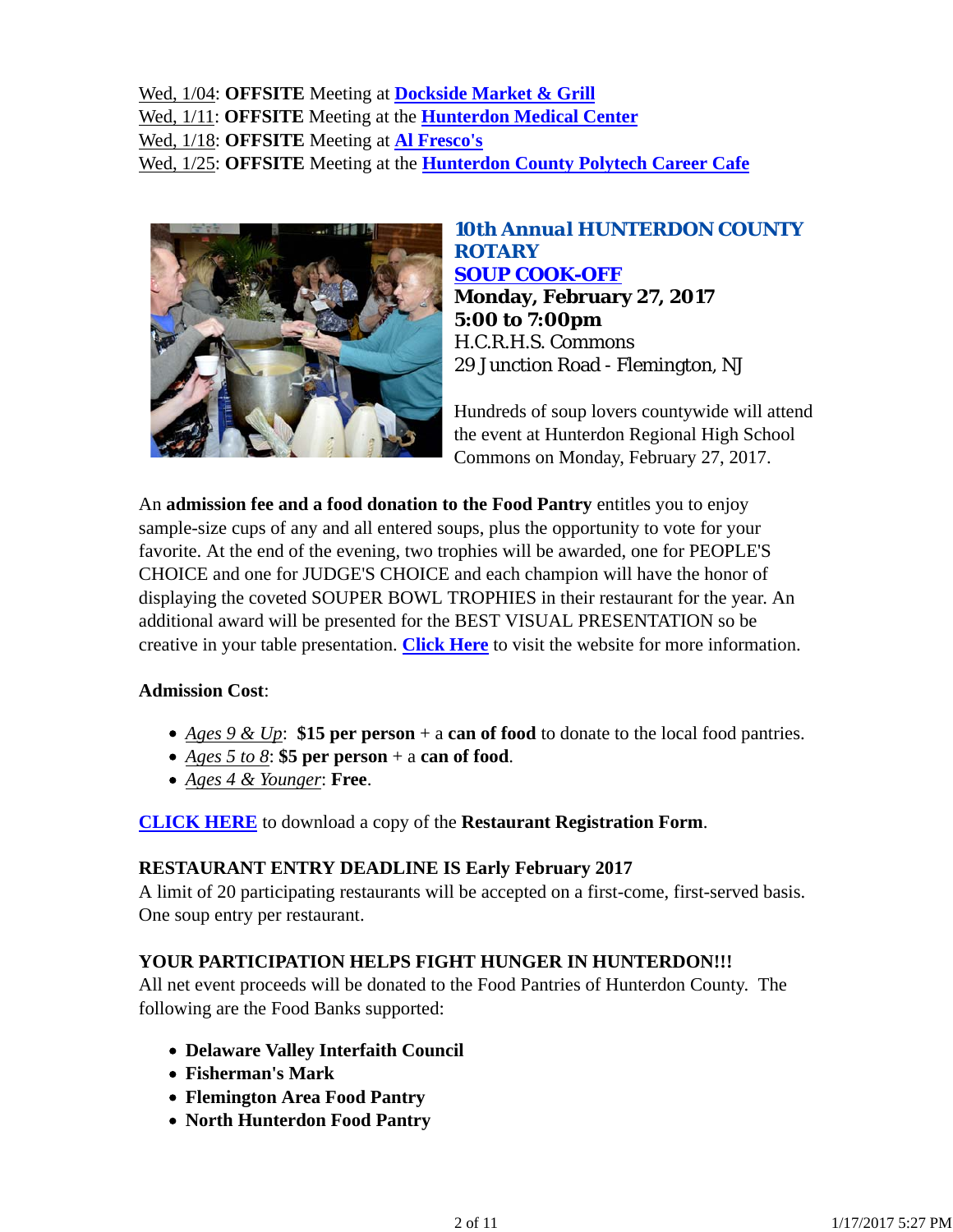- **Open Cupboard Food Pantry**
- **Starfish Food Pantry**

## **Joint Effort by the Hunterdon County Rotary Clubs**

This event is organized and run as a joint effort by the Rotary Clubs of Flemington, Clinton Sunrise, North Hunterdon, Lambertville-New Hope, Whitehouse and the Hunterdon Horizon eClub. We are service clubs dedicated to helping people in our community and throughout the world. The event is held at the end of February in recognition of Rotary International's Anniversary, which had it's very first meeting on February 23, 1905 in Room 711 of the Unity Building in Chicago as convened by Rotary founder Paul P. Harris

Questions? Contact Event Chair, **Mick Schaible** with any questions or comments. He can be reached at **(609)460-4530** or by email at **Soup@FlemingtonRotaryNJ.org**.

# *Flemington Rotary Leadership Positions Sought* **From President D.J.**

President D.J. shared that the Rotary Club of Flemington is actively seeking persons interested in serving in leadership positions in the upcoming Rotary year. Please contact President D.J. for more information! **Click Here** to generate an email to D.J.

# *MEMBERSHIP CHANGES* **As of 12/13/2016**

At the Tuesday, 12/13/2016 Flemington Rotary Board Meeting, the resignations of the following members was accepted with regrets:

- Cheryl Goldsmith.
- Bill Nastasi.
- Steve Rogow.
- Lynn Hyman.

# *Casino Night Fundraiser by the Fanwood/Scotch Plains Rotary Club* **Friday, 2/10/2017 from 7-11pm**

Dear Fellow Rotarians,

The Fanwood/Scotch Plains Rotary Club is hosting a Casino Night Fundraiser on **Friday, February 10**. We are hoping that this will become an annual event and will generate much needed funds to help support our various charitable club projects. Please join me along with my fellow club members and friends for a fun evening of dinner, gambling for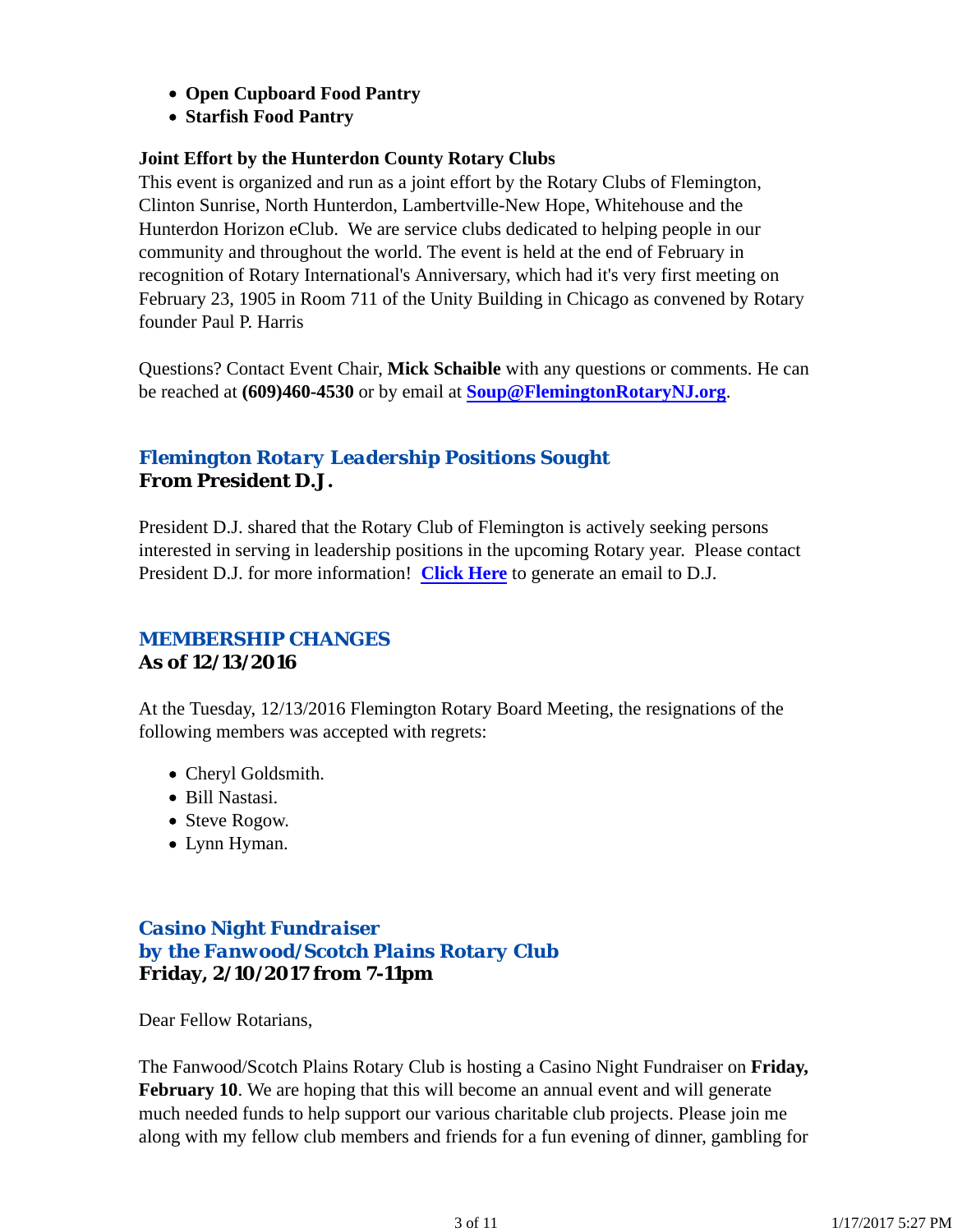prize tickets, music and cash bar. Please feel free to bring a friend or more and to forward this email to others whom you think might be interested.

The cost of admission is **\$60 per person**, which includes a buffet dinner and \$100 in casino "play money". It will be held at Immaculate Heart of Mary Church, 1571 South Martine Avenue, Scotch Plains, NJ 07076.

Doors open at 6:30 PM and gaming starts at 7PM to 11PM. If you need more information please feel free to contact me at 908-499-4782 or respond to this email.

There are two (2) ways to purchase tickets for Casino Night:

## 1. Go to **https://www.eventbrite.com/e/casino-night-fundraiser-tickets-30892354865**

Order your tickets and bring your receipt the night of the event for admission. Please note that there is a service fee of \$3.89 per ticket. For your information, this fee is for payment processing and use of the eventbrite service.

2. (OR) Tickets can be purchased through the club by cash or a check made out to FSP Rotary Club.

If you are not able to pick up your tickets in person, please see the club member who invited you to pick up the tickets for you.

Thank you so much, Carmela Resnick, President Fanwood/Scotch Plains Rotary Club

# *The Rotary Club of New Brunswick presents RAGS TO RUNWAY - Fashion Show* **Thursday, March 2, 2017 from 6-9 PM**

Dear Fellow Rotarians,

As President of the Rotary Club of New Brunswick, I have great pleasure in advising everyone in District 7510 concerning a very exciting and new event being organized by our Club to raise funds for our Club Foundation ( to help various local projects) and for Prevent Child Abuse organization of New Jersey.

On **Thursday, March 2, 2017**, Student teams in Fashion/ Costume Design programs in High Schools and Colleges will compete in a unique fashion show. Students will create designs from materials purchased at local thrift shops. Professional designers will be the judges at this event.

The event will also have catered food by area restaurants and there will be music and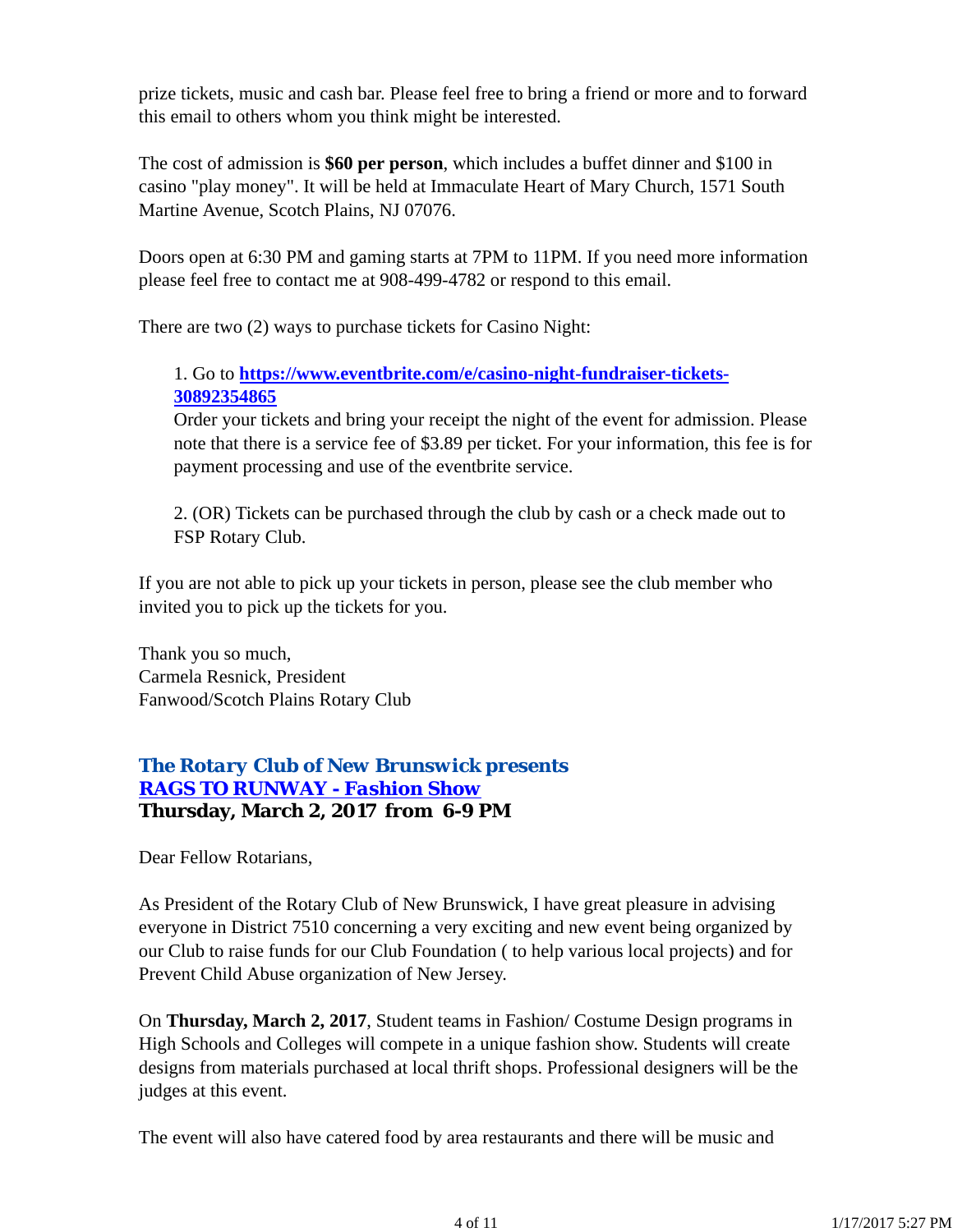other entertainment in between the fashion show segments.

The event is being held at The George Street Playhouse, 9 Livingston Avenue, New Brunswick from 6 PM to 9 PM. We are grateful to the Playhouse for making their facility available for this event free of cost.

Tickets can be purchased on line at www.georgestreetplayhouse.org for **\$60 each**.

We request you to circulate this amongst your club members. We hope you will support this event by joining us that evening - it will be a wonderful experience. You can also support the event by being one of the sponsors. The following are links to the event forms as follows:

- 1. **Click Here to view the Event Flyer**.
- 2. **Click Here to view the Event Sponsorship Opportunities**.

If you decide to join by purchasing the ticket directly , please do let me know by a short e mail so that we have an idea how many of our District Clubs will join us that evening.

Thank you and look forward to your support for raising funds for two worthy causes. If any question, pl call me at (732)469-0075 or send me an email.

Sharan Jain President, Rotary Club of New Brunswick Email: jainsh.sj@gmail.com



## *The Flemington Rotary MEMBER DIRECTORY Is Updated on the Website*

A PDF copy of the Club Directory kept on the club website, located on the password protected "**Members Only**" page. To access this, simply goto **www.FlemingtonRotaryNJ.org** and click on "Members

Only" in the upper left. The page is password protected. If you do not have the password, simply email us and request it.

If you see any updates that need to be made (a change of address, email, phone number, something is not listed correctly, etc.), please email Sandy Clark and request any changes to be made. **Click Here** to generate an email to Sandy.



# *SPEAKERS & PROGRAMS BEING SOUGHT*

Mick Schaible is looking for some ideas for upcoming meeting programs and speakers. If you have any leads, please pass them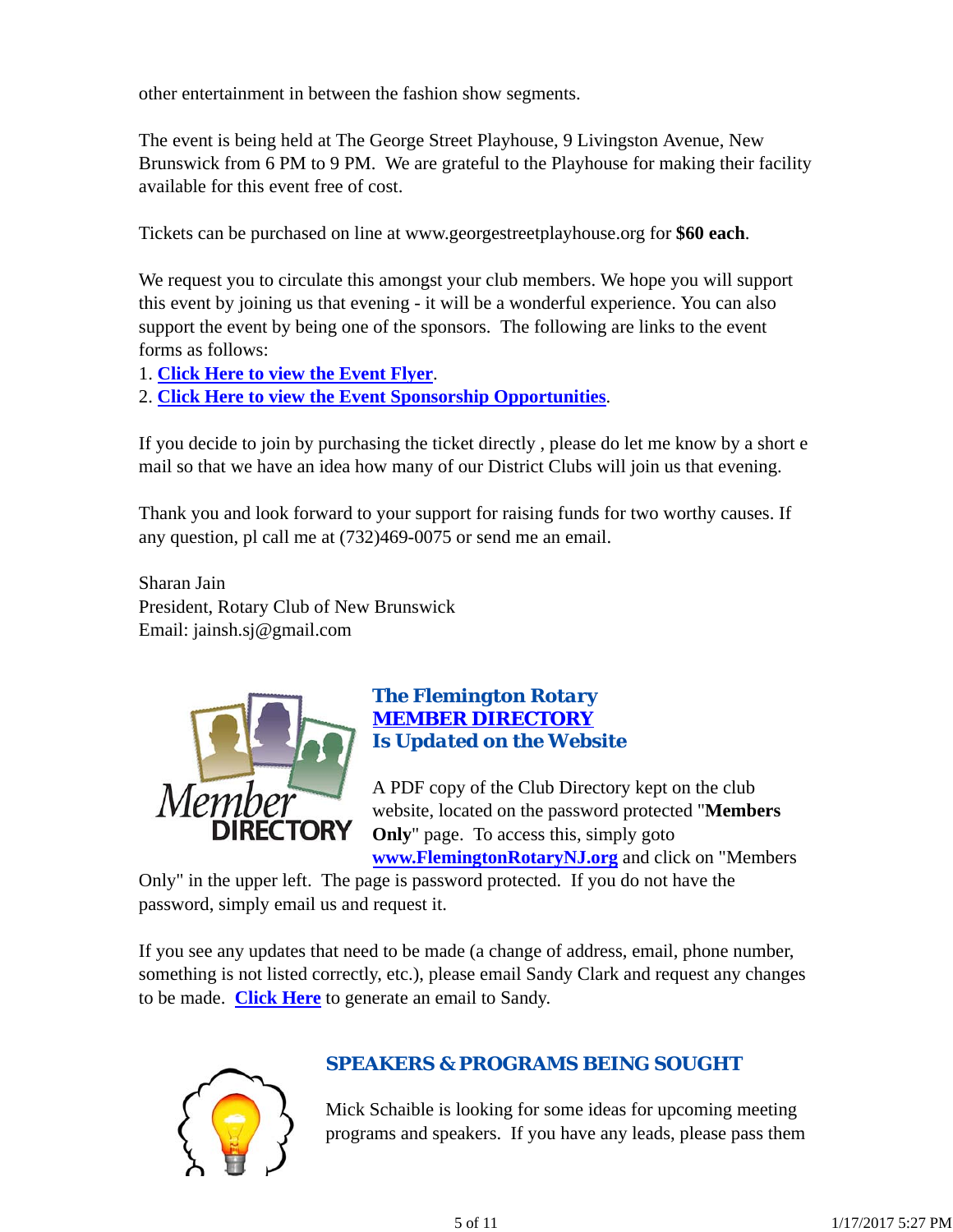

onto Mick, who will follow-up to schedule the speaker.

**Click here** to generate an email directly to Mick.



As you know, the Rotary Club of Flemington is a member of the H.C. Chamber of Commerce. This enables all Rotarians the ability to attend a Chamber function as a "member". If someone asks you what your business is, you would explain that you are a member representing the Rotary Club of Flemington. **Click Here** to visit the Chamber website for a listing of upcoming events.

## *ROTARY DISTRICT 7510 NEWS*

**Click Here** to read the current news from our Rotary District 7510.

# *UPCOMING DATES TO NOTE:*

\*\***Refer to the Article Above for the list of Off-Site Meetings during the month of January 2017**.\*\*

Wed, 2/01: TBA. Wed, 2/08: TBA. Wed, 2/15: TBA. Wed, 2/22: TBA.

**Next RCOF Board Meeting**: To Be Announced. (Held bi-monthly). **Next Membership Meeting:** Wed, 2/8/2017 at 1:30 PM (Usually the 2<sup>nd</sup> Wed).

**Upcoming RCOF Club Events, Fundraisers, Fellowship Events, Etc**.: Mon, 2/27/17: 10th Annual Hunterdon County Rotary Soup Cook-Off TBA: Bark In The Park (Dog Walk) TBA: Pedals for Progress Bicycle Collection

### **Rotary District 7510 Events & Functions:**

3/2/17: President-Elect Training Seminar (PETS 1) 3/23 to 3/25/17: President-Elect Training Seminar (PETS 2) 5/5 to 5/7/17: District Conference at the Shawnee Inn 5/15/17: District Assembly 6/10 to 6/14/17: Rotary International Convention in Atlanta, Georgia 6/29/17: District Changing of the Guard

### *COMMITTEE LIST:*

**Click Here** to download the listing of all current Club Committee's and its members.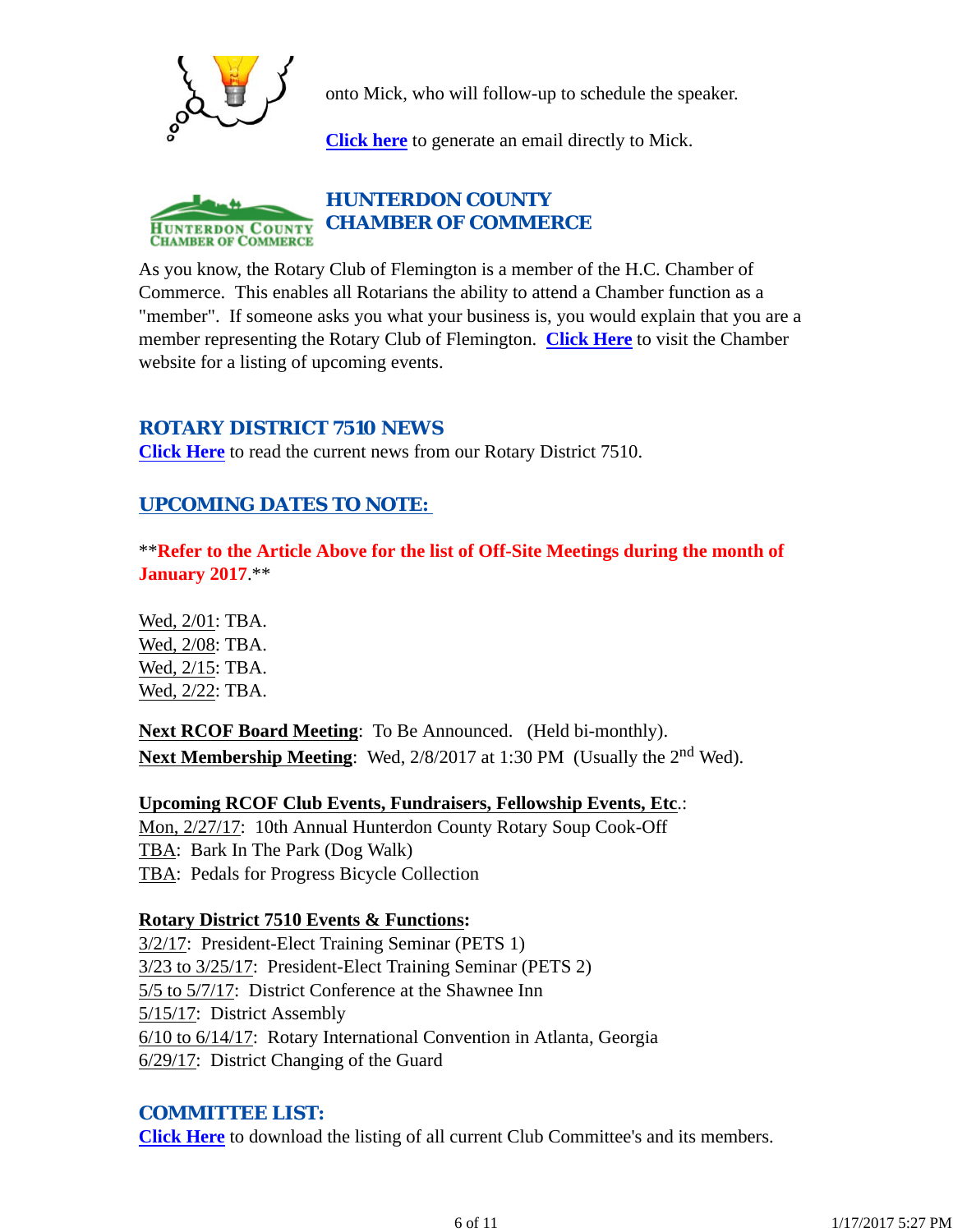### *"MEMBERS ONLY" WEBSITE:*

#### **Click Here for the Members Only section of the website to find:**

- 1) The "Membership Proposal Form" to propose a new member.
- 2) New Member Information.
- 3) An Online Copy of the Club Membership Directory.
- 4) A Link to All Photos Albums of the Club.

#### *ROTARY WEBSITE LINKS:*

Rotary International: **www.Rotary.org** Rotary District 7510: **www.RotaryNJ.org**

#### *NEARBY ROTARY CLUB MEETINGS:*

As A Rotarian, you are Welcome to attend a Rotary Club meeting anywhere in the world. Click here for the Rotary Club Locator App. Or see below for some local meetings:

#### Mondays

**Lambertville/New Hope** (6:30 pm) - Lambertville Station Restaurant; 11 Bridge Street, Lambertville NJ 08530

**Piscataway** (12:15 pm) - Radisson Hotel; 21 Kingsbridge Road, Piscataway, NJ 08854

#### Tuesdays

**Whitehouse** (12:15 pm) - Max's 22; 456 Route 22 West, Whitehouse Station, NJ 08889 **Princeton** (12:15 pm) - The Nassau Club; 6 Mercer Street, Princeton, NJ 08540 **Bridgewater-Bound Brook** (12:15 pm) - Arbor Glenn; 100 Monroe St, Bridgewater 08807

#### Wednesdays

**Branchburg Township** (7:30 am): Stoney Brook Grille; 1285 Route 28, North Branch, NJ 08876

**Flemington** (12:15pm): Copper Hill Country Club; 100 Copper Hill Road, Ringoes, NJ 08851

**Hillsborough Township** (6:15 pm): Pheasant's Landing; 311 Amwell Road (Rt. 514), Hillsborough, NJ 08844

#### Thursdays

**Clinton Sunrise** (7:30 am): Clinton Fire Department; New Street, Clinton, NJ 08809 **Somerville/Bridgewater** (12:15 pm): Bridgewater Manor; 1251 US Highway 202/206, Bridgewater, NJ 08807

**Trenton** (12:15 pm): Freddie's Tavern; 12 Railroad Avenue, West Trenton, NJ 08628

#### Fridays

**North Hunterdon** (12:15 pm): Beaver Brook County Club; 25 County Club Drive, Annandale, NJ 08801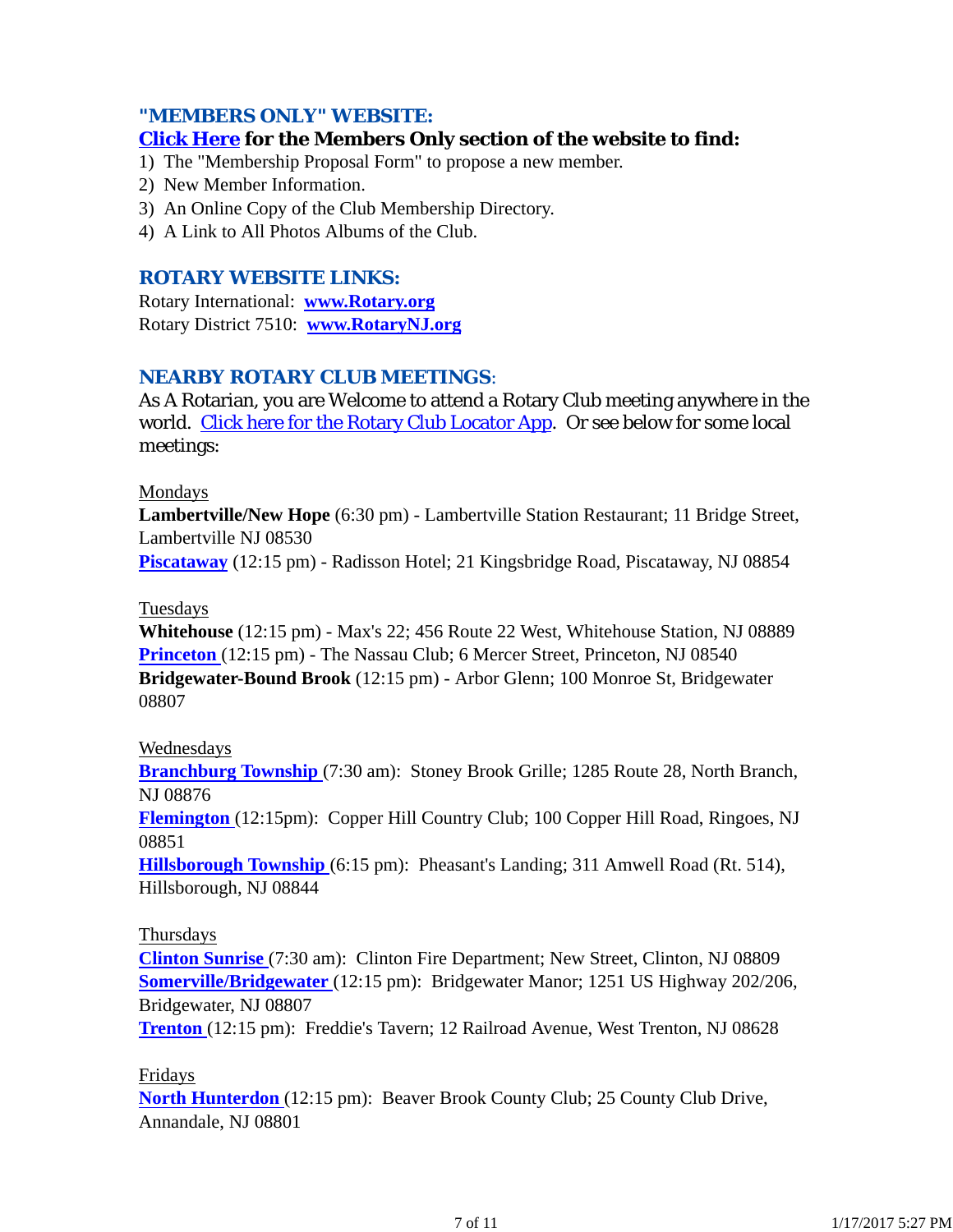**Princeton Corridor** (12:15pm): Hyatt Regency; 102 Carnegie Center, Rt. 1 North, Princeton, NJ 08540

#### eClub

**Rotary eClub of Hunterdon Horizon**: View website for meetings or online makeups.

# RI President's Call for Action in **2016-2017**: **"Rotary Serving Humanity" Rotary Club of Flemington - Our 93rd Year**

Founded October 3, 1923 \* Charter #1529 \* District 7510

| Club President                           | <b>Daniel James "D.J." Wright</b>                 |  |
|------------------------------------------|---------------------------------------------------|--|
| President-Elect                          | <b>Kim Metz</b>                                   |  |
| Secretary                                | <b>Karen Widico</b>                               |  |
| Treasurer, General                       | <b>Bob Newland</b>                                |  |
| Treasurer, Lunch                         | <b>Michael Goodwin</b>                            |  |
| <b>Board Member</b>                      | Mick Schaible (immediate Past-President)          |  |
| <b>Board Member</b>                      | <b>Sandy Clark</b>                                |  |
| <b>Board Member</b>                      | <b>Joe Ziegler</b>                                |  |
| Sergeant-at-Arms                         | <b>Ken Skowronek</b>                              |  |
| R.I. President                           | <b>John F. Germ</b> (Chattanooga, Tennessee, USA) |  |
| District Governor (DG)                   | <b>Charles Minton</b> (Union, NJ)                 |  |
| District Governor Elect (DGE)            | <b>Bob Zeglarski</b> (Roselle-Rosselle Park)      |  |
| District Governor Nomimee (DGN)          | <b>John Shockley</b> (Hillsborough)               |  |
| <b>Assistant District Governor (ADG)</b> | <b>Albert Varga</b> (Lambertville-New Hope)       |  |

Club Meetings: **Wednesday, 12:15 pm, Copper Hill Country Club** 100 Copper Hill Road, Ringoes 08551

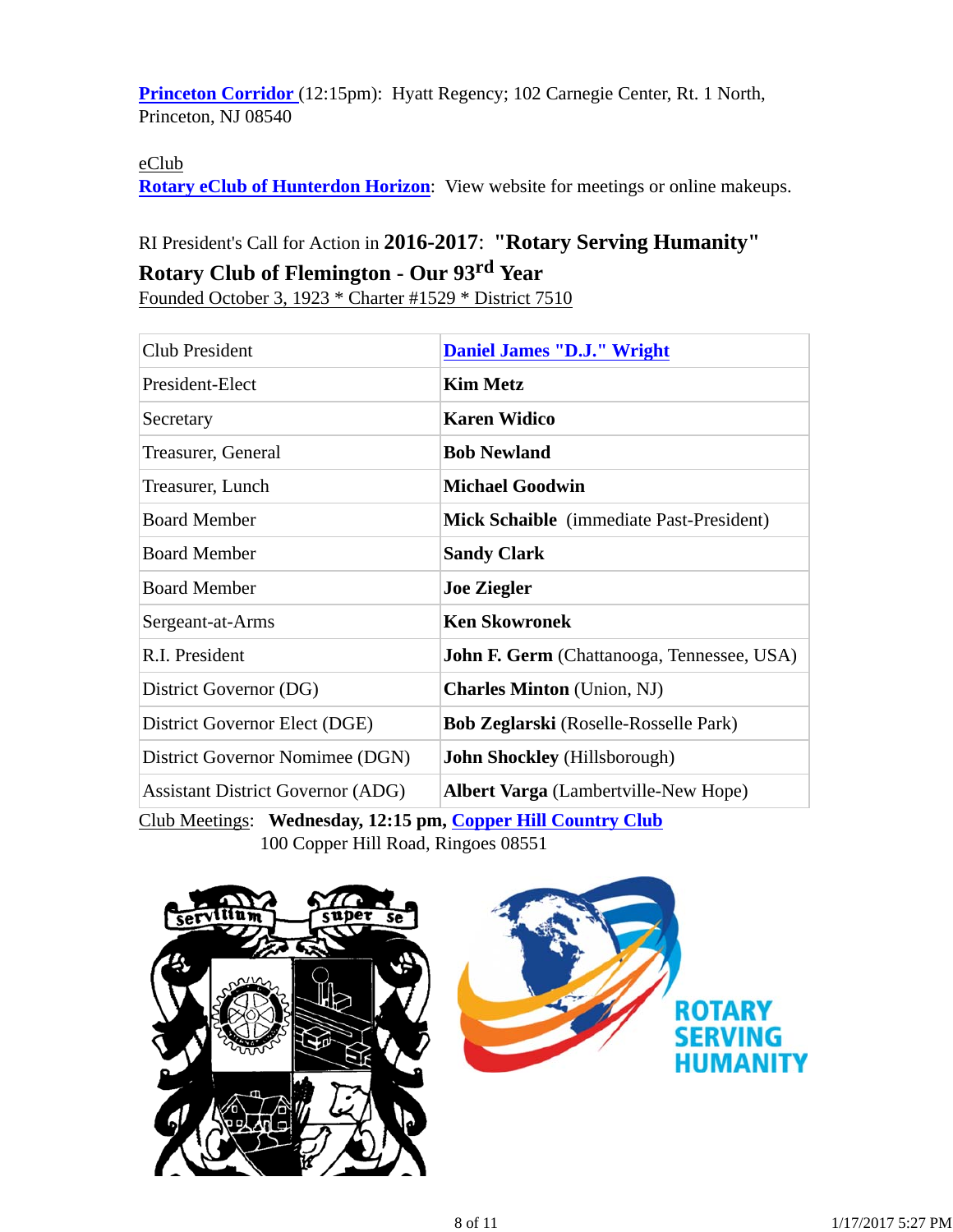

*MISSION STATEMENT*: The mission of Rotary International is to assist and guide Rotarians and Rotary clubs to accomplish the Object of Rotary to ensure Rotary's continuing relevance and to help build a better world, emphasizing service activities by individuals and groups that enhance the quality of life and human dignity, encouraging high ethical standards, and creating greater understanding among all people to advance the search for peace in the world.

**THE OBJECT OF ROTARY:** The object of Rotary is to encourage and foster the ideal of service as a basis of worthy enterprise and, in particular, to encourage and foster:

**1st**: The development of acquaintance as an opportunity for service;

**2nd**: High ethical standards in business and professions, the recognition of the worthiness of all useful occupations, and the dignifying of each Rotarian's occupation as an opportunity to serve society;

**3rd**: The application of the ideal of service in each Rotarian's personal, business and community life;

**4th**: The advancement of international understanding, goodwill, and peace through a world fellowship of business and professional persons united in the ideal of service.

**THE 4-WAY TEST:** "Of the things we think, say or do:

- **1st**: Is it the Truth?
- 2<sup>nd</sup>: Is it Fair to all concerned?
- **3rd**: Will it build goodwill and better friendships?
- **4th**: Will it be beneficial to all concerned?"

### *ROTARY's AVENUE'S OF SERVICE*:

**1)** Through **Club Service**, we have fun, build lasting friendships, and make sure that our club runs well.

**2)** Through **Vocational Service**, we volunteer our professional skills to serve others and promote integrity in everything we do.

**3)** Through **Community Service**, we address local needs and work with our community to bring lasting improvements.

**4)** Through **International Service**, we meet humanitarian needs around the globe and promote world understanding and peace.

**5)** Through **Youth Service**, we work with young people to help them become the next generation of leaders, visionaries, and peacemakers.

## **2016-2017 CLUB MEMBER ROSTER**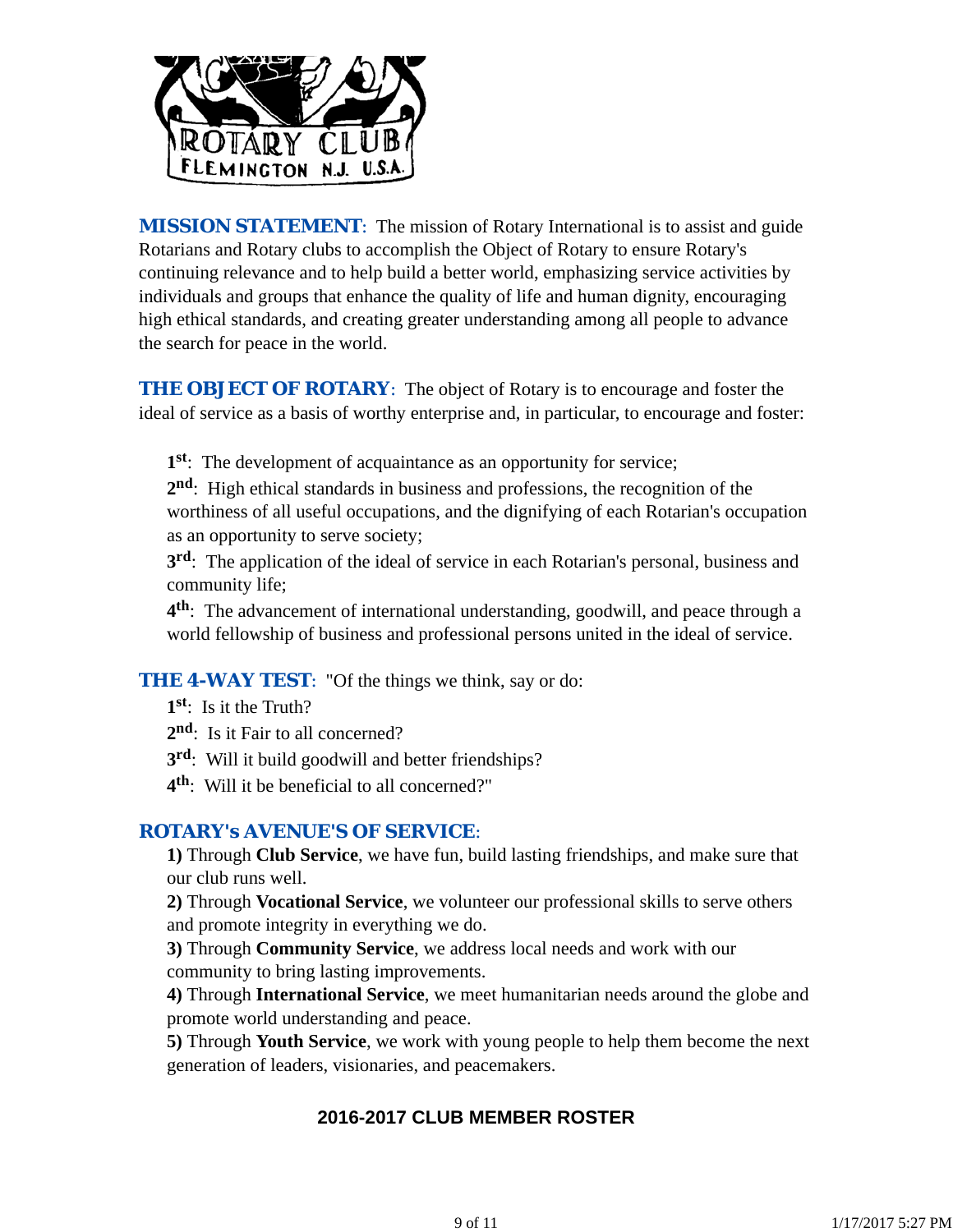## **Rotary Club of Flemington, NJ**

Current Number of Members: 38

| <b>Rotarian</b>                   | <b>Member Since</b> | <b>Classification</b>             |
|-----------------------------------|---------------------|-----------------------------------|
| Black, Bruce B.                   | 2007                | <b>Health and Fitness</b>         |
| Bohler, Herbert C. (Herb)         | 1977                | <b>Specialty Advertising</b>      |
| <b>Boynton, Adam</b>              | 2016                | <b>Church / Social Services</b>   |
| Chittenden, Robert L. (Bob)       | 2003                | M.E.F.P. Consulting Engineering   |
| Clark, Arthur L. (Sandy)          | 1987                | Printing                          |
| Davidson, James G. (Jim)          | 2002                | <b>Rubber Products</b>            |
| del Campo, Ann                    | 2016                | <b>Scientist &amp; Farmer</b>     |
| Ferrari, Frederick J. (Fred)      | 1964                | Orthodontia                       |
| Fisher, Charles H. (Charlie)      | 1961                | <b>Funeral Services</b>           |
| Fisher, Thomas H. (Tom)           | 2012                | Property & Casualty Insurance     |
| <b>Goodwin, Michael S.</b>        | 2016                | <b>Youth Development</b>          |
| Harrison, Jeffrey (Jeff)          | 1996                | Psychotherapy                     |
| Kamnitsis, Christopher P. (Chris) | 2001                | <b>Financial Planning</b>         |
| <b>Kritharis, Nikolaos (Nik)</b>  | 2016                | <b>Dentistry</b>                  |
| Liebross, Ira                     | 1997                | <b>Family Medicine</b>            |
| Loew, Darren                      | 2002                | <b>Orthodontics</b>               |
| Martin, Teresa (Terry)            | 1993                | Solid Waste/Recycling             |
| Mazujian, Harry                   | 2004                | Clergy                            |
| McWilliams, Nancy                 | 1992                | Psychotherapy                     |
| Metz, Kim                         | 2007                | <b>Technical Education</b>        |
| Muller, George D.                 | 1964                | <b>Cut Glass Manufacturing</b>    |
| Newland, Robert D. (Bob)          | 1998                | Insurance                         |
| Ownes, Terry M.                   | 1987                | <b>Floor Covering</b>             |
| Phelan, Christopher J. (Chris)    | 2009                | <b>Chamber Of Commerce</b>        |
| Randolph, R. Wayne                | 1982                | Veterinary Medicine               |
| Ruberto, Johanna S.               | 2016                | <b>High School Administration</b> |
| Schaible, R. Michael (Mick)       | 1998                | <b>Appraisal Services</b>         |
| Skowronek, Kenneth J. (Ken)       | 1994                | <b>Family Law</b>                 |
| Sollner, Richard F. (Dick)        | 1962                | Air Transportation                |
| Stothoff, Richard H. (Dick)       | 1966                | <b>Sanitary Engineering</b>       |
| Vera, Allan S.                    | 2016                | <b>Investment Advisor</b>         |
| Widico, Karen A.                  | 1997                | <b>Public Health Services</b>     |
| Williams, Gwen                    | 1991                | Purchasing/Manufacturing          |
| Wise, Robert (Bob)                | 1992                | <b>Hospital Administration</b>    |
| Woske, Harry                      | 1977                | Cardiology                        |
| Wright, Daniel J. (D.J.)          | 2003                | <b>Funeral Services</b>           |
| Ziegler, Joseph E. (Joe)          | 1988                | <b>Investment Advisor</b>         |